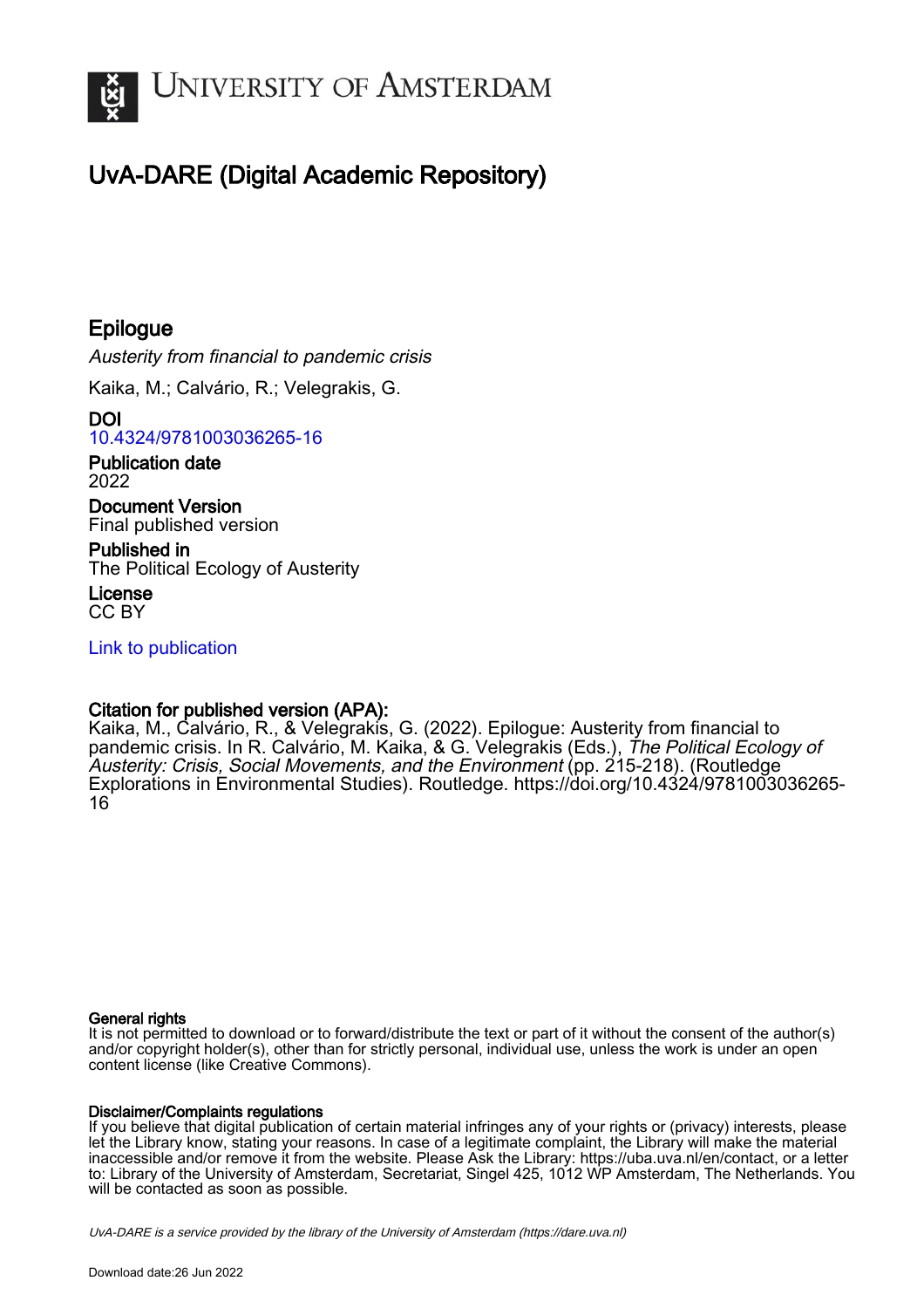## **Epilogue**

### [Austerity from fnancial to pandemic crisis](#page--1-0)

*Maria Kaika, Rita Calvário, and Giorgos Velegrakis* 

More than a decade onwards from the global economic crisis, and as this book was being written, the world was hit by another global crisis: the coronavirus pandemic. Although the 2019 virus outbreak and the 2008 fnancial crisis outbreak may appear disconnected at frst glance, closer examination and emerging research reveals interesting similarities and diferences both in their root causes and in their measurable socio-environmental efects. And interesting connectivities between the impact of the two crises to the prolonged period of austerity since 2008.

The frst similarity between the two crises lies in the tragic toll they had on human life. The coronavirus' toll on millions of human lives could not have been more directly felt or more widely mediatised. The 2008 economic crisis' toll on millions of human lives was equally high, but it was far less mediatised and less direct. The thousands of human lives and millions of livelihoods lost then took the form of a massive increase in suicides related to chronic unemployment and household-debt (45% increase in Greece following 2008); the form of deteriorating physical and mental health; the form of increased levels of poverty and child poverty; and the form of continuous decline in healthcare and general welfare spending (Kaika, 2012; Stuckler & Basu, 2013). Both in the case of the pandemic and in the case of the post-crisis period, the loss of human life and livelihoods can be attributed – at least partly – to the continuous austerity practices. The chronic unemployment that led to suicides, the chronic poverty that led to health deterioration, could have been avoided if the IMF, World Bank, and European Central Bank had not advocated and pushed for an austerity driven path to economic recovery. The loss of lives to the coronavirus is also directly linked to the deterioration of healthcare that the post-crisis cuts in healthcare spending, in austerity-induced privatisation of hospitals and care homes, which were added to the general deterioration of healthcare facilities across the world since the decline of welfare as part of a neoliberal economic doctrine.

The second similarity between the effects of the pandemic and the effects of the economic crisis lies in the continuous aftershocks of contracting and slumbering that both events brought or are expected to bring to the economy. In the case of the global pandemic, the lockdown measures to contain the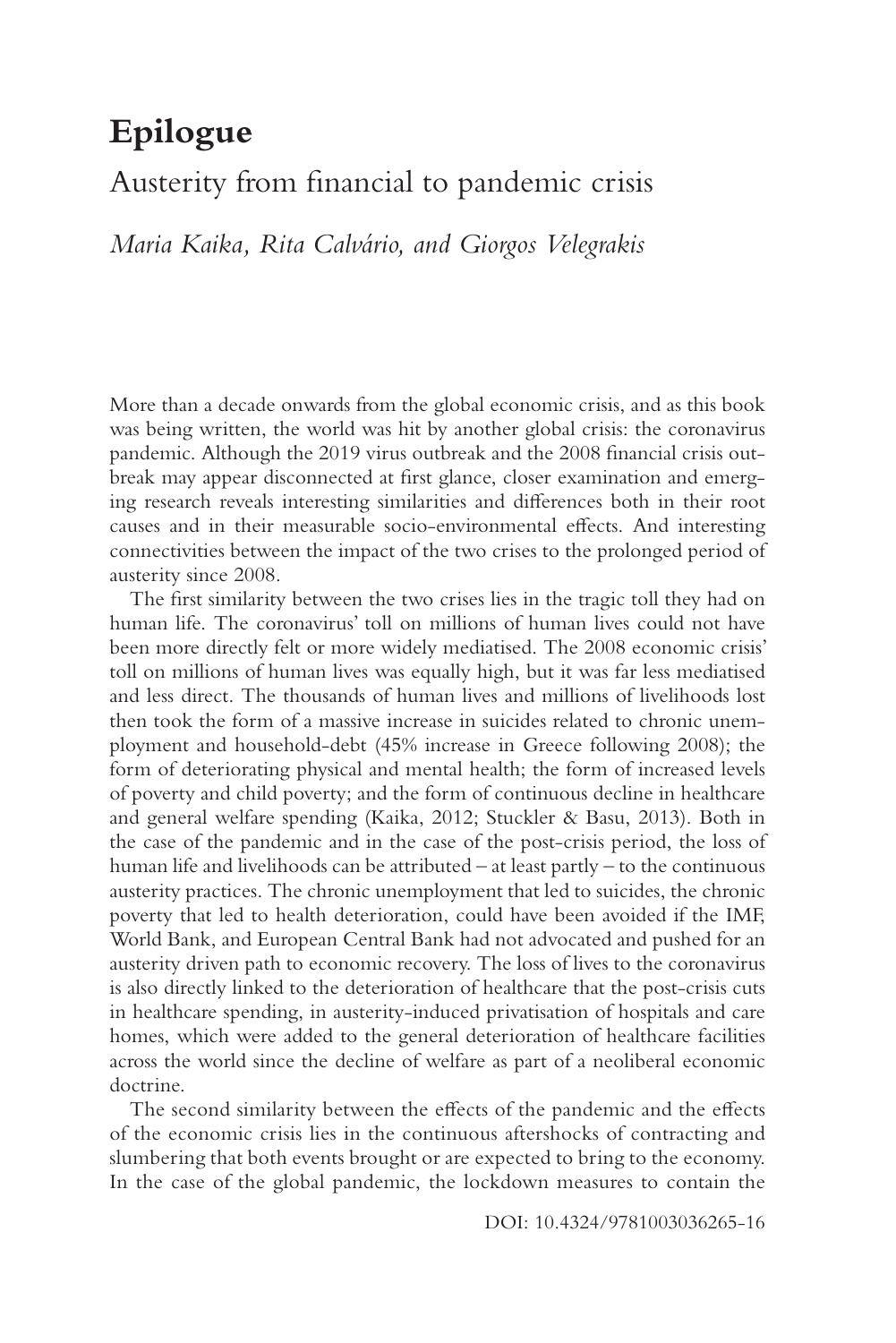virus deepened the economic crisis. The 2020 World Bank's forecast expected the global economy to shrink by 5.2% due to the pandemic. This shrinkage was added to the continuous aftershocks still felt by the 2008 crisis, since the austerity recipe did not lead to the expected results for economic recovery. In 2019, more than ten years onwards from the beginning of the crisis, the IMF reported an *increase* in the median general government debt-GDP ratio from 36 to 51 percent, and an increase in central bank balance sheets in advanced economies "several multiples the size they were before the crisis" (Chen et al., 2019, p. 5).

However, there is a signifcant diference in the way western international, national, and local policy-making institutions responded thus far to the economic and social efects of the global pandemic; the implementation of social support measures to sustain jobs, livelihoods, and small businesses; the cash injections to avoid collapse of the healthcare sector, the general increase in welfare spending; governmental bail outs not only for banks, but also for small-medium enterprises, and households faced with mortgage defaults; all these measures could not have been more diferent than the austerity-driven cuts in welfare and social support implemented after the 2008 crisis. Although in some countries of the global south austerity continues justifying extractivist policies, in many parts of the western world austerity appears to have been shelved – at least for the time being – while international, national, and local policy-making institutions try to respond to the socio-economic efects of the pandemic.

Some authors speculate that the reasons why policy circles in the west resist falling back into austerity measures may be because this (pandemic-induced) crisis is diferent: a crisis of solvency, rather than a crisis of liquidity (Hansen, 2020). However, we argue, the reasons why international and national policy makers fnally move away from considering austerity as a cure to this crisis may also have to do with the fact that they fnally start seeing and believing the facts about the destruction that a decade of austerity brought to the economy, the society, and the environment. Future research will tell us more. But as this book goes to print, the world has the opportunity to design and implement a diferent approach to crisis than the by now proven dangerous ideology of austerity.

Still today, just like in the post-2008 crisis, concern with environmental impact lags behind, and takes second, third, or worse place to economic and other concerns. But as economic recovery and growth are once again being put forward as top priority recovery areas, this book's call to pay close attention to the socio-environmental dimension of our responses to a crisis may bring powerful insight on changing the outlook and methods by which we assess the socio-environmental outcomes of any decisions related to post-pandemic changes in economic and welfare policies.

Let us not forget that at its origin, this global pandemic is the direct outcome of the global environmental crisis. The virus itself has its roots on the continuous quest for further market expansion (expansion of agri-food markets more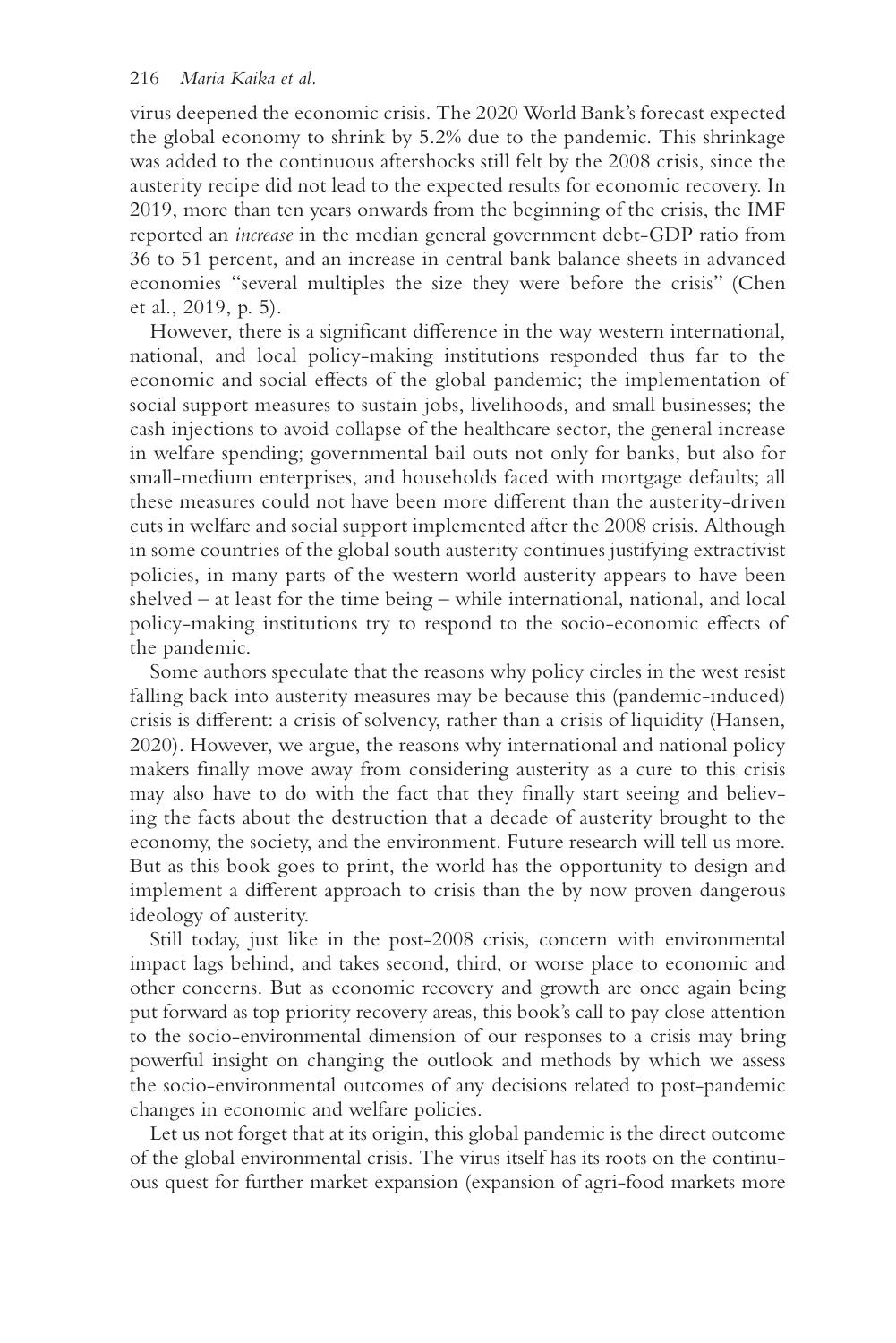specifcally in this case). Continuous market expansion in turn mobilises new ways in which humans interact with nature and treat more than human life. Industrial agriculture and agro-business, and changes in food consumption habits, are widely pointed as key factors explaining the virus outbreak (Altieri & Nicholls, 2020). And the ensuing socio-economic and environmental impact of the pandemics are being unequally distributed across diferent geographies and social groupings. It is already well documented that socially and economically deprived people are more likely to die from COVID-19; and to sufer from economic hardship related to the pandemic (Patel et al., 2020). Despite social support measures, the pandemic is already intensifying class, racial, gender, and spatial inequalities (Abedi et al., 2020; Reichelt et al., 2020; Rose-Redwood et al., 2020).

The political ecology approach to the environmental impacts of austerity presented in this volume highlights the multifaceted links between economic crisis and the environment by exposing the crucial role of political processes and power relations in shaping socio-natural and spatial relations that reproduce inequalities. The chapters address how austerity policies intermingle with climate denialism, anti-colonial struggles, new left municipalism, hate politics and populism, women's activism, struggles for "care" economies, and working-class environmentalism. They also highlight the importance of solidarity economies and the possibilities for inventive ways of movementbuilding against austerity. These can give very important insight in thinking of new and alternative ways forward after the pandemic. Gaining insight on how socially and environmentally destructive austerity has been for humans and more than humans can inform policies and practices in reshaping a more equalitarian world.

As the economic consequences of the pandemic are rapidly approaching the worst consequences of the post-2008 economic crisis, austerity may well appear again in the horizon and even be advocated by neoclassical economists as a recovery recipe. The analysis in this book offers sufficient evidence to advocate against such a pathway. We urge scholars and policy makers to take seriously into consideration not only the disastrous social and economic efects, but also the devastating and long-lasting socio-environmental efects that resurrecting austerity would bring. Looking at the environmental dimensions of austerity from a political ecology approach, this book contributes to broadening our understandings of "crisis" and to advocating alternative ways to address future crises, of an economic or other nature. We hope this book ofers important lessons for dealing with our near future within and beyond the pandemic.

#### **Acknowledgements**

This chapter draws upon original work published by Maria Kaika, Rita Calvário, and Giorgos Velegrakis as open access under a Creative Commons – Attribution 4.0 International – CC BY 4.0 copyright license. The copyright of this chapter